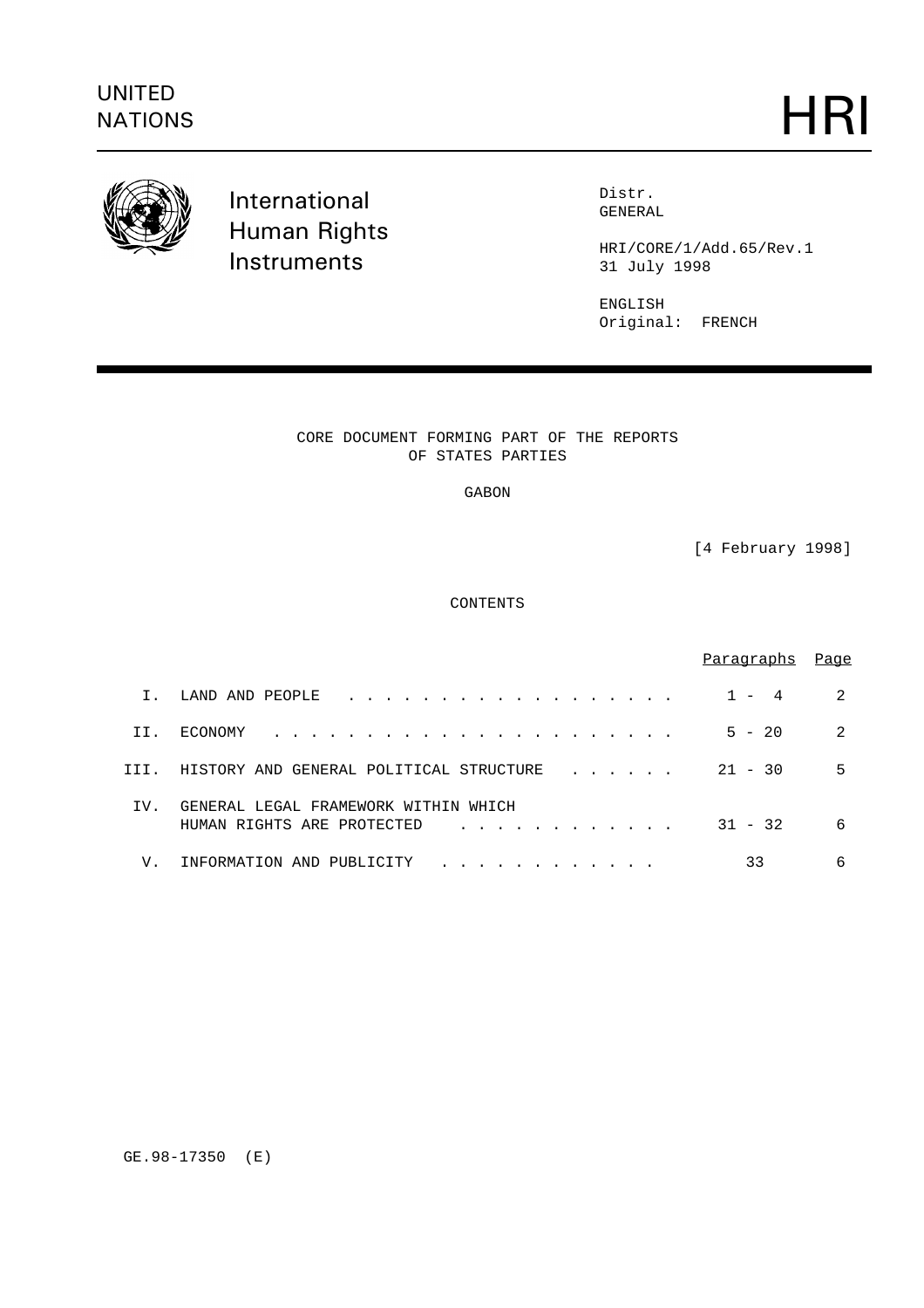### I. LAND AND PEOPLE

1. Gabon is a central African State located on the Gulf of Guinea. Straddling the equator, 75 per cent of its land is covered by the Ogoué Basin and 90 per cent by equatorial forests. A sedimentary basin 800 km long by 20 - 300 km wide links it to the Atlantic Ocean. With an area of 267,667 square kilometres, it is bordered by Cameroon to the north, Equatorial Guinea to the north-west, the Congo to the east and south and the Atlantic Ocean to the west.

2. According to a 1993 census, Gabon had a population of 1,011,710 inhabitants, with an annual population growth of 2.5 per cent, partly due to a positive migratory balance. The infant mortality rate is 6 per cent, the birth rate is 42.2/1,000 compared to a death rate of 19.81/1,000.

### **Education**

3. Considerable efforts are being made to encourage school attendance by children.

# Religion

4. Up to 1960, there were Catholic missionaries, Protestants and a few isolated Muslims living in Gabon. In the 1970s and 1980s, after Gabon joined the Organization of the Islamic Conference, a number of Muslims settled in Gabon in a display of Islamic solidarity. Today, the population of Gabon is mostly Christian. Catholics are the largest group, followed by Protestants. The proportion of Muslims composed of foreigners is very small.

### II. ECONOMY

5. Gabon's economy grew at a nominal rate of about 14 per cent in 1996 and 4.5 per cent in 1997. Owing to the moderate increase in prices resulting from the drop in the price of oil, real growth rose from 3.2 per cent to 3.9 per cent.

|                   | 1995     | 1996     | 1997     |
|-------------------|----------|----------|----------|
| Total GDP         | 2 475.20 | 2 821.80 | 2 954.20 |
| GDP excluding oil | 1 489.50 | 1 623.00 | 1 757.00 |
| GDP including oil | 985.70   | 1 198.80 | 1 197.20 |

#### Growth of gross domestic product (GDP)

6. This growth was partly the result of the strong performance of the non-oil sector, whose GDP rose by 8.3 per cent in 1997 thanks to an 8.5 per cent rise in domestic demand and steady sales of the main export products. However, the contribution of the oil sector stagnated (-0.1 per cent in 1997) as the drop in the price of oil resulted in reduced income in this sector.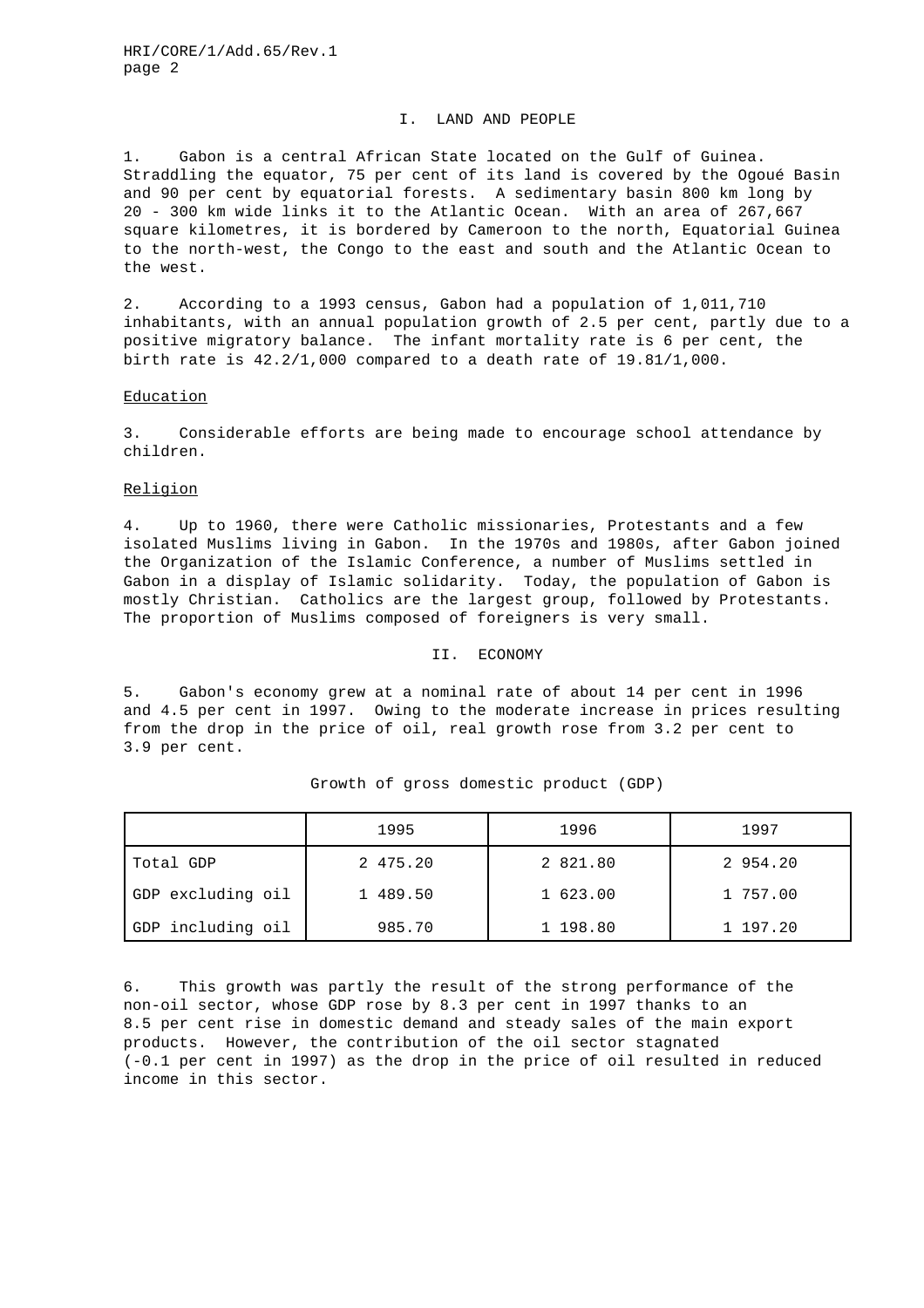7. GDP cost components grew considerably, especially investment in the non-oil sector, which rose by 20.1 per cent. Government expenditure on goods and services fuelled total consumption, which increased by 7.7 per cent in 1997 despite the late implementation of the budget.

### Employment

8. Private sector employment grew at a moderate pace during the first half of 1997. Despite a large number of job offers, the employment rate in the private sector fell considerably compared to the previous year, one of the main reasons being the lack of skilled labour for the types of jobs offered. Public sector employment remained stable.

# Salaries and prices

# (a) Salaries

9. The private sector wage bill grew by 8 per cent owing to wage drifts, continued growth and the impact on employment of the measures agreed on at the "Concentration 97" meetings.

### (b) Controlled price movements

10. During the first half of 1997, consumer price indexes registered contrasted growth. The consumer price index (CPI) for high-income households (155 articles) showed little, though constant growth, whereas the CPI for low-income households (125 articles) reflected irregular growth.

11. The high-income household index performed satisfactorily on an annual basis from June 1996 to June 1997, as the general rise in prices was only 0.9 per cent, whereas it had been 2.6 per cent for the same period the previous year. Prices were expected to fall on the back of the announced 17.5 per cent cut in water and electricity rates. Consequently, the general index did not exceed the 3 per cent increase mark at the end of December 1997.

### Budget execution in line with the International Monetary Fund programme

12. Efforts to improve public finances after the currency devaluation continued in 1997. The constant rise in revenue and the curbing of ordinary State expenditure made it easier to tackle an extremely heavy debt burden.

13. Budgetary receipts grew by 18.5 per cent as against 2.8 per cent in 1996. At the end of 1997, they totalled 885 billion CFA francs. This increase was mainly due to oil revenue, estimated at 555 billion CFA francs.

14. Ordinary expenses, up 10.9 per cent in 1997 as against 7.3 per cent in 1996, accounted for 18.3 per cent of national wealth. This significant growth in ordinary expenditure was explained mainly by the recovery of publicsector investment (27.3 per cent compared to 3.7 per cent in 1996) as a result of the need to support the economy and the social sectors.

15. Operating expenses stood at 345.6 billion CFA francs, while investment-related expenditure totalled 173.2 billion CFA francs. Total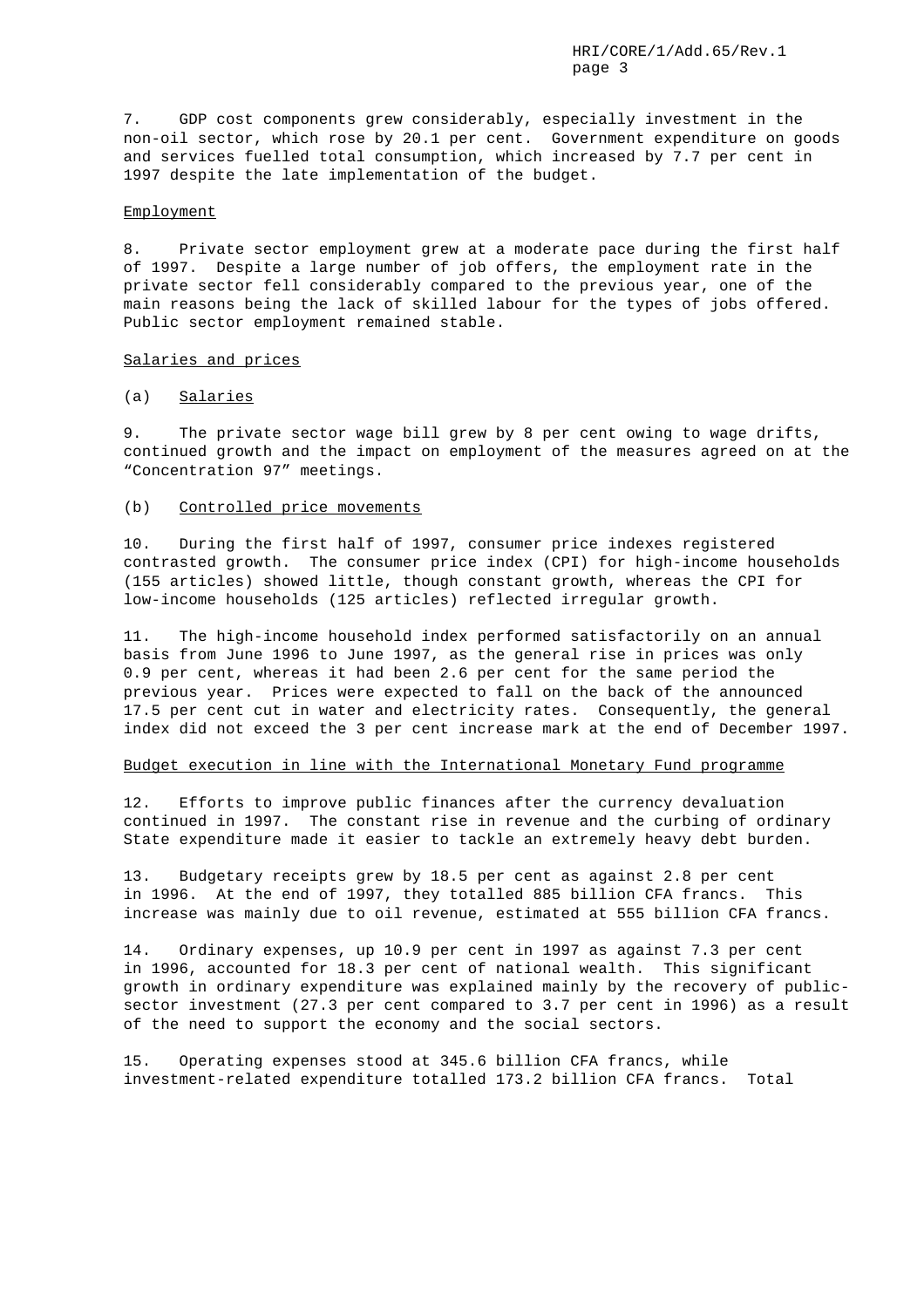HRI/CORE/1/Add.65/Rev.1 page 4

pre-debt-service expenditure amounted to 527.8 CFA francs, resulting in a primary surplus of 357.2 billion CFA francs. Consequently, the debt service was estimated at 392 billion CFA francs compared to 427.8 billion as per the 1997 appropriation.

#### Government policy

16. The Government's economic policy has five objectives:

(a) Stimulation of the non-oil sector by liberalizing and diversifying the economy while promoting confidence in the business sector through the substantial reduction of domestic arrears;

(b) General curbing of public expenditure to achieve a primary balance representing 10 per cent of GDP;

(c) Strengthening of management and budgetary control mechanisms;

(d) Easing of the tax burden on individuals through a revision of the tax scale;

(e) Offering of a tax incentive to companies in order to encourage the creation of jobs for Gabonese youth.

### Structural measures

17. The Government is committed to pursuing and consolidating measures implemented within the framework of the current medium-term adjustment programme.

### Improvement of the legal and institutional framework

18. In 1997, specific measures were taken, of which the most important were:

The reduction of the corporation tax from 40 per cent to 35 per cent for the tax years following 1 January 1997;

Fixed registration fees for deeds and transfers;

Discontinuation of lump-sum payments by employers and of the vocational training tax provided for under the General Code for Direct and Indirect Taxes since 1 July 1997;

Repeal of Decree No. 820/87 of 2 October 1987 requiring payment for the processing of customs clearance documents by computer.

19. In the search for improved business promotion, meetings were held between the Head of State, the Minister of Labour, the Minister of Finance and economic actors. Economic management efforts will continue in 1998, especially: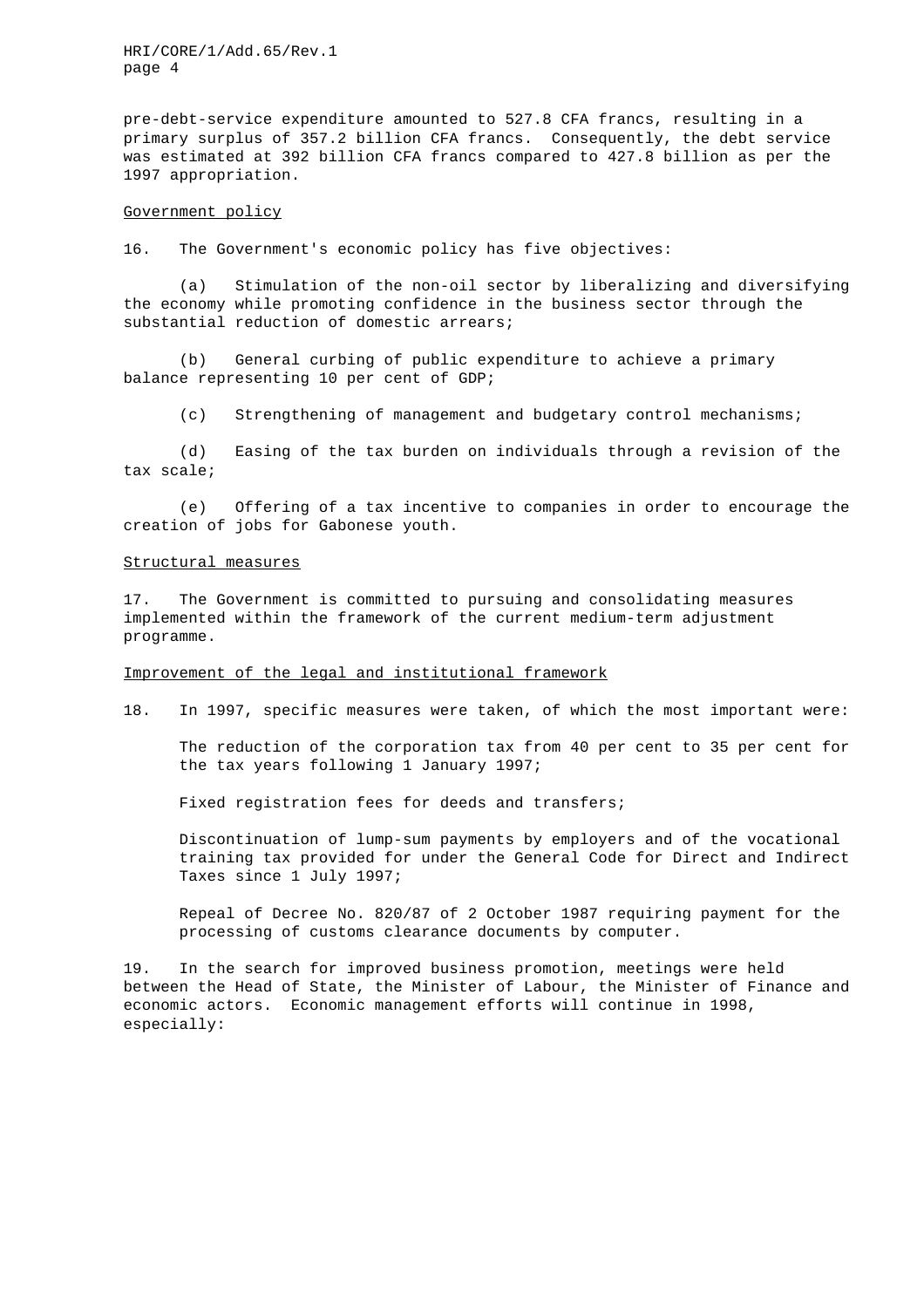In the relationship between State and enterprises. To this end, the Government must have a new mindset in order to transform these relations, often seen as antagonistic, into complementary and cooperative ones;

At the economic management level. The Government, with the help of the Bretton Woods institutions, has been trying, since the implementation of the structural adjustment programme, to improve the country's macroeconomic situation and keep a lasting balance.

20. In its desire to launch fully into a strategy of economic and social development based on the full expansion of the private sector, the Government will implement the investment charter in 1998. The charter will aim to:

Promote and process investment, regardless of origin;

Reduce administrative formalities for the setting up of companies by the establishment of a single window and an investment promotion agency;

Adapt the Labour Code to the current context;

Bring vocational training into line with the needs of the labour market;

Adapt the resources of the financial sector to the needs of investors.

III. HISTORY AND GENERAL POLITICAL STRUCTURE

21. Gabon became independent on 17 August 1960. The Gabonese Republic adopted its first Constitution on 21 February 1961.

22. The first President of the Gabonese Republic, Léon M'ba, died on 28 November 1967 and was succeeded, in conformity with the provisions of the Constitution, by the Vice-President of the Republic, Omar Bongo, who is still in office.

23. The Gabonese Gabonese Party was created on 12 March 1968 within the context of a one-party system. However, the course of events on the international scene paved the way for a return to a multi-party system following the National Conference held in 1990. The Conference brought together representatives of the former single party, as well as opposition parties, in addition to several political, trade union and religious associations. The return to a multi-party System was confirmed by the constitutional reform of 22 May 1990 and the first multi-party general elections took place from September to October 1990. The National Assembly adopted a new Constitution and a Political Parties Charter on 15 March 1991.

24. The Gabonese Republic reviewed the Constitution, through Law No. 3/91 of 26 March 1991, as amended by Law No. 1/94 of 18 March 1994, in order to disband the Supreme Court and create three new independent, autonomous courts: the Judicial Court, the Administrative Court and the Revenue Court.